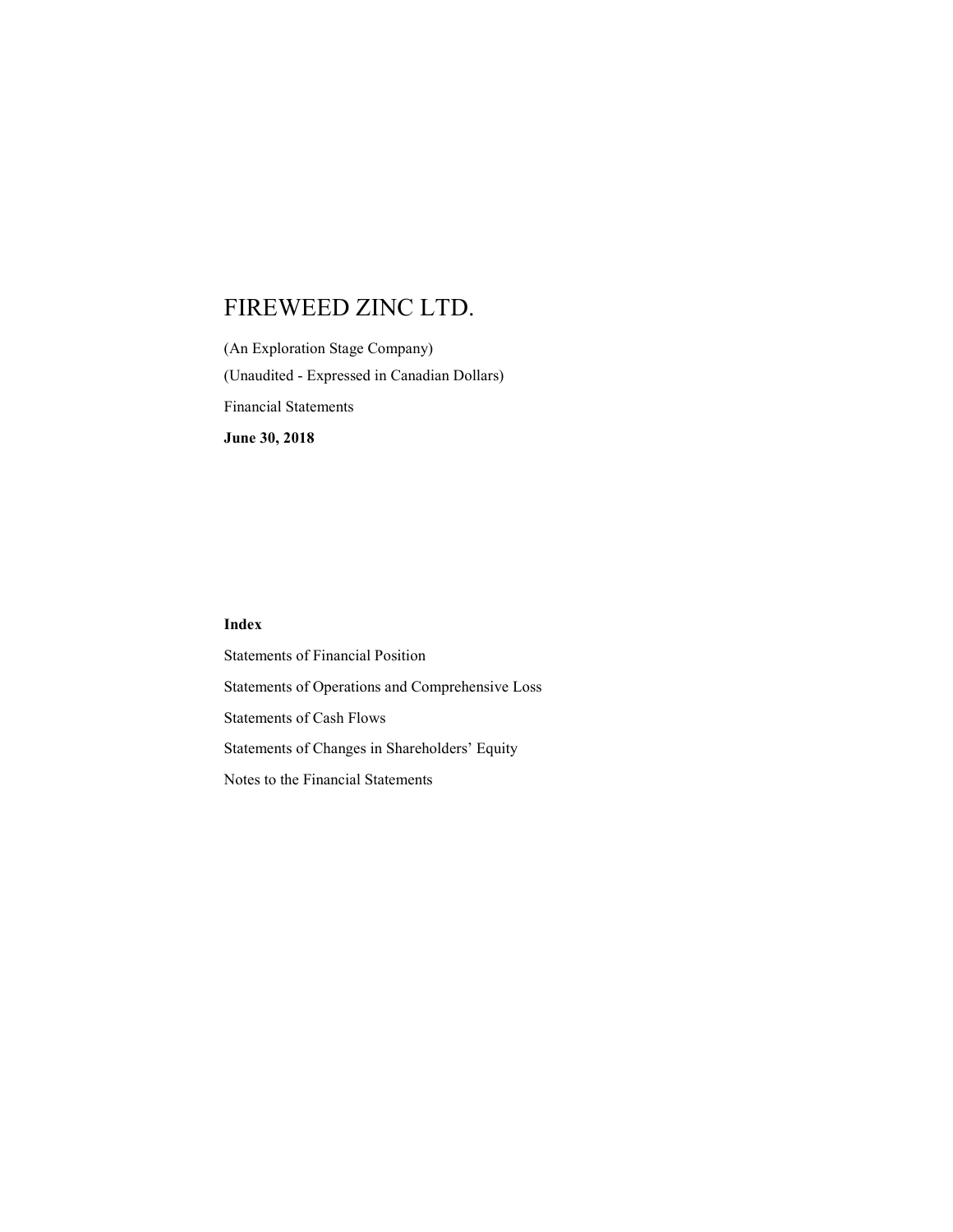# Notice of non-review of condensed interim financial statements

In accordance with National Instrument 51-102 Continuous Disclosure Obligations of the Canadian Securities Administrators, notice is given that the attached condensed interim financial statements for the six-month period ended June 30, 2018 have not been reviewed by the Company's auditors.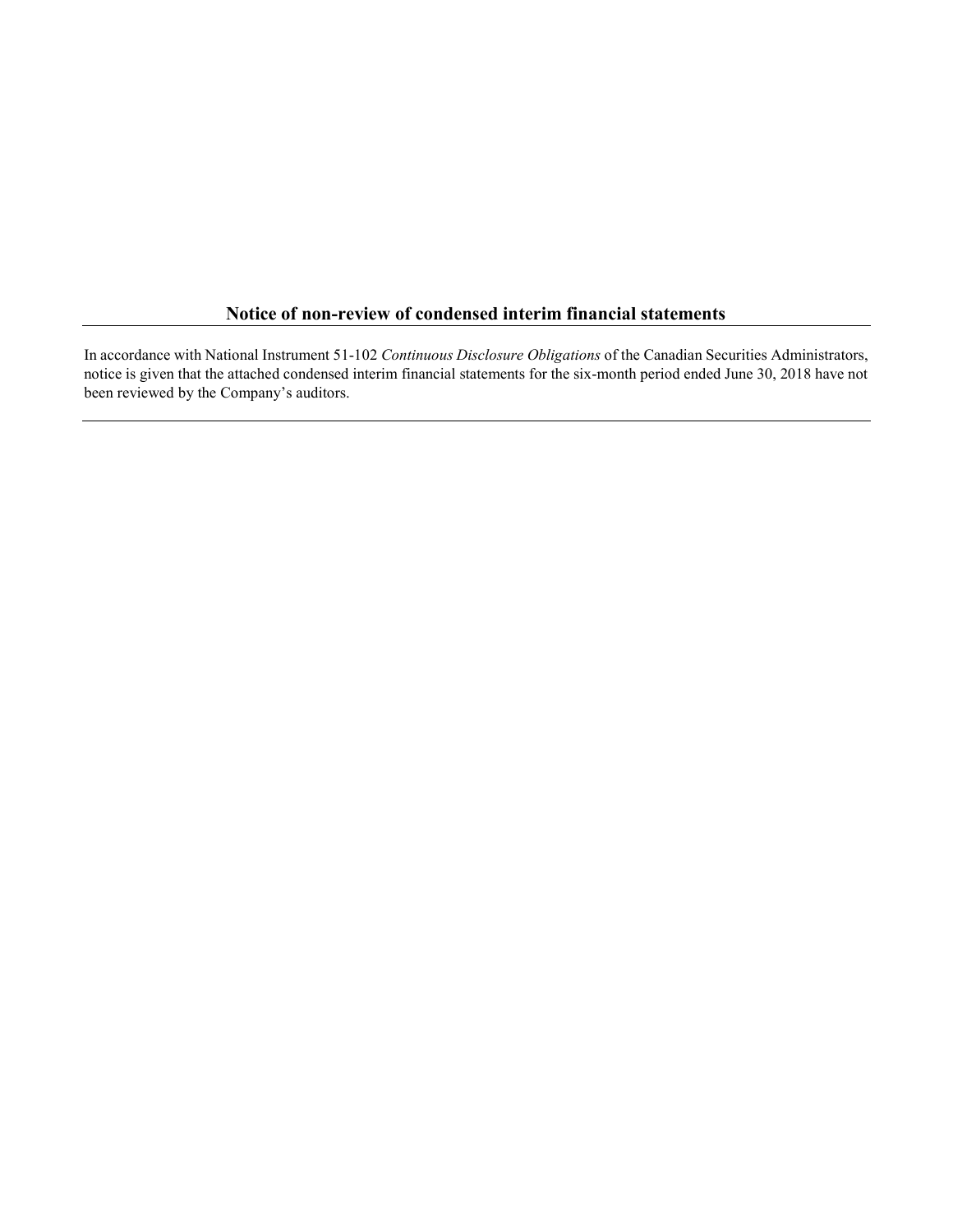Statements of Financial Position as at (Unaudited - Expressed in Canadian Dollars)

|                                                                                                      | Note                     |              | June 30,<br>2018   |          | December 31,<br>2017 |
|------------------------------------------------------------------------------------------------------|--------------------------|--------------|--------------------|----------|----------------------|
| <b>Assets</b>                                                                                        |                          |              |                    |          |                      |
|                                                                                                      |                          |              |                    |          |                      |
| Current assets:                                                                                      |                          |              |                    |          |                      |
| Cash                                                                                                 |                          | \$           | 8,665,068          | \$       | 1,179,634            |
| Receivables                                                                                          | 13                       |              | 101,031            |          | 40,321               |
| Prepaid expenses                                                                                     |                          |              | 467,332            |          | 81,888               |
|                                                                                                      |                          |              | 9,233,431          |          | 1,301,843            |
| Equipment                                                                                            | 5                        |              | 31,689             |          | 35,485               |
| Exploration and evaluation assets                                                                    | $\overline{\mathcal{L}}$ |              | 12,091,888         |          | 2,794,672            |
|                                                                                                      |                          | \$           | 21,357,008         | \$       | 4,132,000            |
|                                                                                                      |                          |              |                    |          |                      |
| <b>Liabilities and Shareholders' Equity</b>                                                          |                          |              |                    |          |                      |
|                                                                                                      |                          |              |                    |          |                      |
| Current liabilities:                                                                                 |                          |              |                    |          |                      |
| Accounts payable and accrued liabilities                                                             | 7,10                     | $\mathbb{S}$ | 1,165,054          | \$       | 275,415<br>17,711    |
| Lease liability                                                                                      | 6                        |              | 1,165,054          |          | 293,126              |
|                                                                                                      |                          |              |                    |          |                      |
| Flow-through premium liability                                                                       | $\,$ 8 $\,$              |              | 383,780            |          |                      |
| Long-term lease liability                                                                            | 6                        |              |                    |          | 9,049                |
|                                                                                                      |                          |              | 1,548,834          |          | 302,175              |
| Shareholders' equity:                                                                                |                          |              |                    |          |                      |
| Capital stock                                                                                        | 9                        |              | 20,825,078         |          | 4,592,913            |
| Share-based compensation                                                                             | 9                        |              | 794,990            |          | 292,994              |
| Warrants reserve                                                                                     | $\mathbf Q$              |              | 273,641            |          | 105,565              |
| Deficit                                                                                              |                          |              | (2,085,535)        |          | (1,161,647)          |
|                                                                                                      |                          |              | 19,808,174         |          | 3,829,825            |
|                                                                                                      |                          | \$           | 21,357,008         | \$       | 4,132,000            |
| Nature and continuance of operations (Note 1)<br>Commitment (Note 14)<br>Subsequent events (Note 15) |                          |              |                    |          |                      |
| On behalf of the Board:                                                                              |                          |              |                    |          |                      |
| "Brandon Macdonald"<br>Director                                                                      |                          |              | "George Gorzynski" | Director |                      |

The accompanying notes are an integral part of these interim financial statements.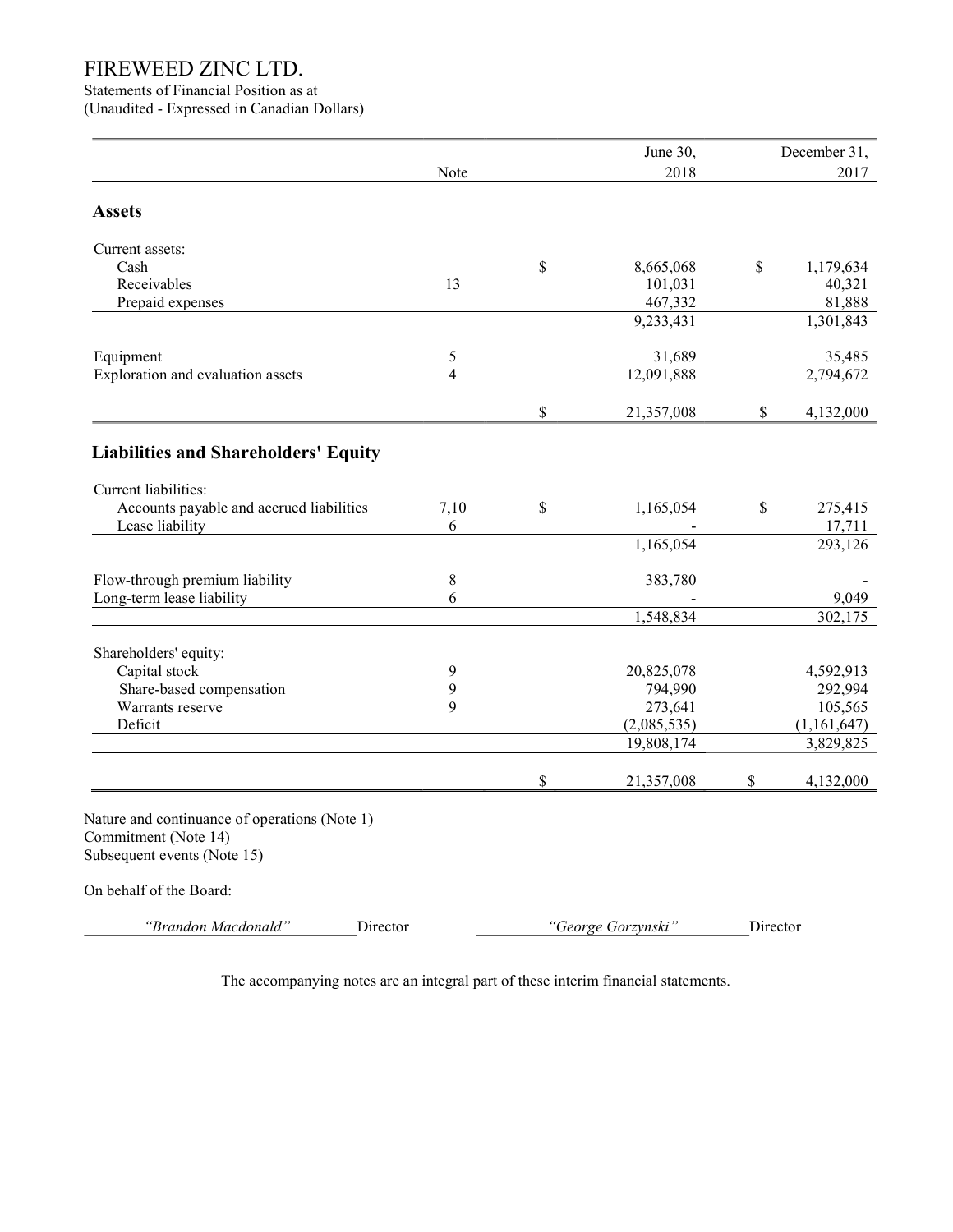# Statements of Operations and Comprehensive Loss

(Unaudited - Expressed in Canadian Dollars)

|                                        |      | Three months ended |               |               | Six months ended |               |               |               |
|----------------------------------------|------|--------------------|---------------|---------------|------------------|---------------|---------------|---------------|
|                                        | Note | June 30, 2018      |               | June 30, 2017 |                  | June 30, 2018 |               | June 30, 2017 |
| <b>Expenses</b>                        |      |                    |               |               |                  |               |               |               |
| Consulting fees                        | 10   | \$<br>58,653 \$    |               | 34,475        | $\mathbb{S}$     | 95,159        | <sup>\$</sup> | 65,725        |
| Depreciation                           | 5    | 1,898              |               | 540           |                  | 3,796         |               | 540           |
| Director and committee fees            | 10   | 31,000             |               |               |                  | 85,000        |               |               |
| Finance expense                        | 6    |                    |               |               |                  | 636           |               |               |
| Investor relations                     |      | 342,622            |               | 63,140        |                  | 575,052       |               | 100,751       |
| Insurance expense                      |      | 3,304              |               |               |                  | 7,176         |               |               |
| Office expenses                        |      | 5,774              |               | 7,183         |                  | 16,655        |               | 7,775         |
| Payroll expense                        |      |                    |               |               |                  | 4,826         |               |               |
| Professional fees                      |      | 28,600             |               | 57,747        |                  | 44,705        |               | 65,471        |
| Property investigation                 |      | 5,100              |               |               |                  | 5,100         |               |               |
| Rent                                   |      | 17,555             |               | 5,850         |                  | 23,405        |               | 11,700        |
| Share-based compensation               | 9    | 337,309            |               |               |                  | 501,996       |               |               |
| Transfer agent & filing fees           |      | 18,149             |               | 53,399        |                  | 27,794        |               | 55,899        |
| Travel                                 |      | 17,646             |               | 2,973         |                  | 27,578        |               | 2,973         |
|                                        |      |                    |               |               |                  |               |               |               |
| Operating loss for the period          |      | \$<br>(867, 640)   | <sup>S</sup>  | (225, 307)    | \$               | (1,415,878)   | \$            | (310, 834)    |
|                                        |      |                    |               |               |                  |               |               |               |
| Other income (expenses)                |      |                    |               |               |                  |               |               |               |
| Amortization of flow-through           |      |                    |               |               |                  |               |               |               |
| liability                              | 8    | \$<br>393,829 \$   |               |               | \$               | 428,452       | <sup>\$</sup> |               |
| Interest income                        |      | 44,077             |               | 543           |                  | 64,842        |               | 543           |
| Foreign exchange                       |      | (1,304)            |               |               |                  | (1,304)       |               |               |
|                                        |      |                    |               |               |                  |               |               |               |
| Comprehensive loss for the             |      |                    |               |               |                  |               |               |               |
| period                                 |      | (431, 038)         |               | (224, 764)    |                  | (923, 888)    |               | (310,291)     |
|                                        |      |                    |               |               |                  |               |               |               |
| Loss per share – basic and diluted     |      | \$<br>(0.01)       | $\mathcal{S}$ | (0.02)        | \$               | (0.03)        | \$            | (0.03)        |
| Weighted average number of common      |      |                    |               |               |                  |               |               |               |
| shares outstanding – basic and diluted |      | 30,122,875         |               | 12,351,471    |                  | 26,691,896    |               | 10,449,966    |
|                                        |      |                    |               |               |                  |               |               |               |

The accompanying notes are an integral part of these condensed interim financial statements.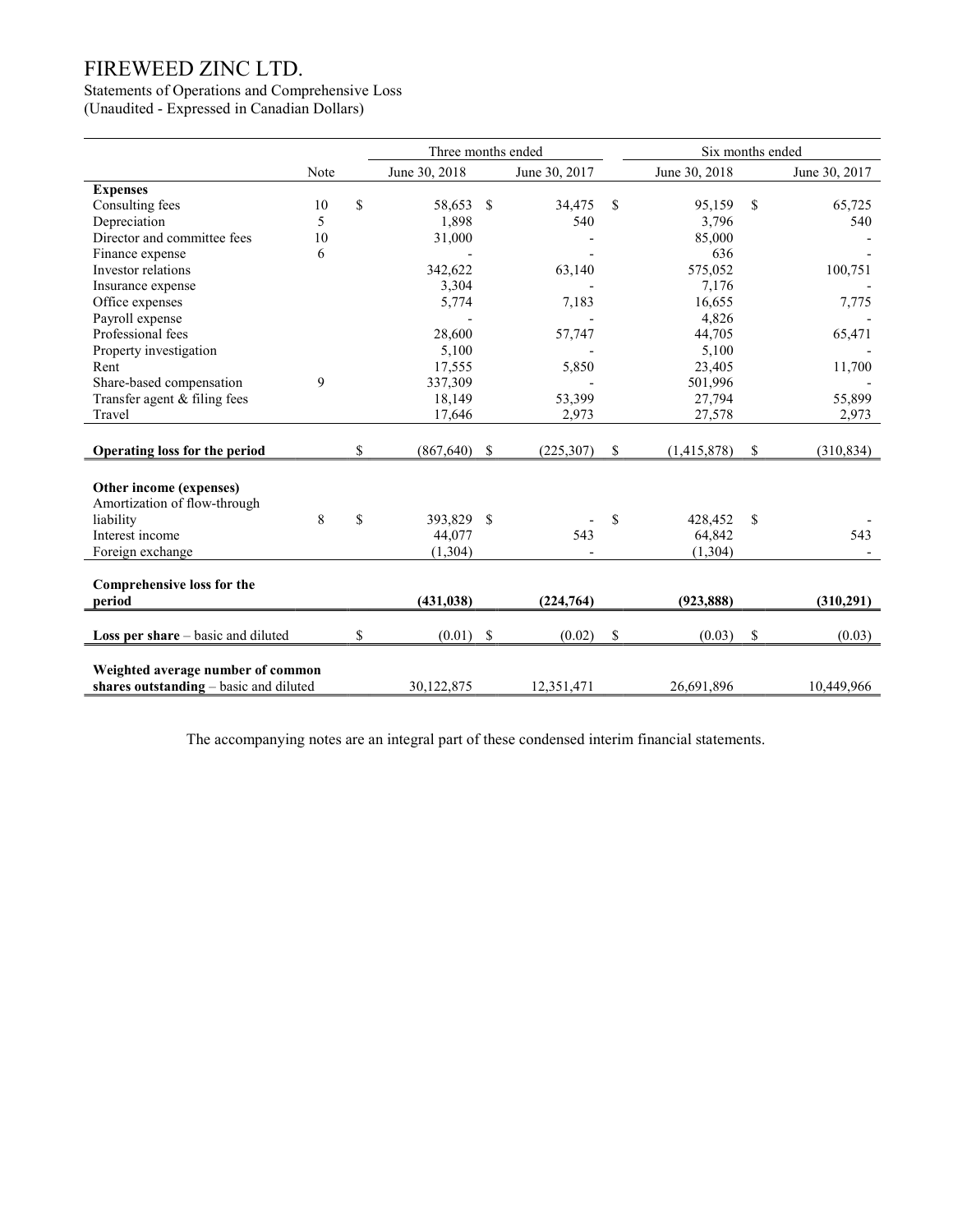Statement of Cash Flows

(Unaudited - Expressed in Canadian Dollars)

|                                           |      | Six months ended | Six months ended |
|-------------------------------------------|------|------------------|------------------|
|                                           |      | June 30,         | June 30,         |
|                                           | Note | 2018             | 2017             |
| OPERATING ACTIVITIES                      |      |                  |                  |
| Loss for the period                       |      | \$<br>(923, 888) | \$<br>(310,291)  |
| Adjustment for items not affecting cash:  |      |                  |                  |
| Amortization of flow-through liability    | 8    | (428, 452)       |                  |
| Depreciation                              | 5    | 3,796            | 540              |
| Finance expense                           | 6    | 636              |                  |
| Share-based compensation                  | 9    | 501,996          |                  |
| Change in non-cash working capital items: |      |                  |                  |
| Receivables                               | 13   | (60, 710)        | (17, 876)        |
| Prepaid expenses                          |      | (385, 444)       | (87, 850)        |
| Accounts payable and accrued liabilities  | 7    | 889,639          | (24, 643)        |
|                                           |      | (402, 427)       | (440, 120)       |
| <b>INVESTING ACTIVITIES</b>               |      |                  |                  |
| Equipment                                 |      |                  | (3,603)          |
| Exploration and evaluation assets         | 4    | (3,571,607)      | (238,986)        |
|                                           |      | (3,571,607)      | (242, 589)       |
| <b>FINANCING ACTIVITIES</b>               |      |                  |                  |
| Capital stock, net of issuance costs      | 9    | 12,327,750       | 4,429,688        |
| Share issue costs                         |      | (861, 636)       |                  |
| Lease liability                           | 6    | (27,396)         |                  |
| Proceeds from options exercised           |      | 20,750           |                  |
|                                           |      | 11,459,468       | 4,429,688        |
| Increase in cash                          |      | 7,485,434        | 3,746,979        |
| Cash, beginning of the period             |      | 1,179,634        | 72,214           |
| Cash, end of the period                   |      | \$<br>8,665,068  | \$<br>3,819,193  |

Supplemental disclosures with respect to cash flows:

# Supplemental Schedule of Non-Cash Investing and Financing Activities

| S. | $\sim$    | 44.509 |
|----|-----------|--------|
|    | 174.625   |        |
|    | 5,536,859 |        |
|    | 6.549     |        |
|    |           |        |

The accompanying notes are an integral part of these interim financial statements.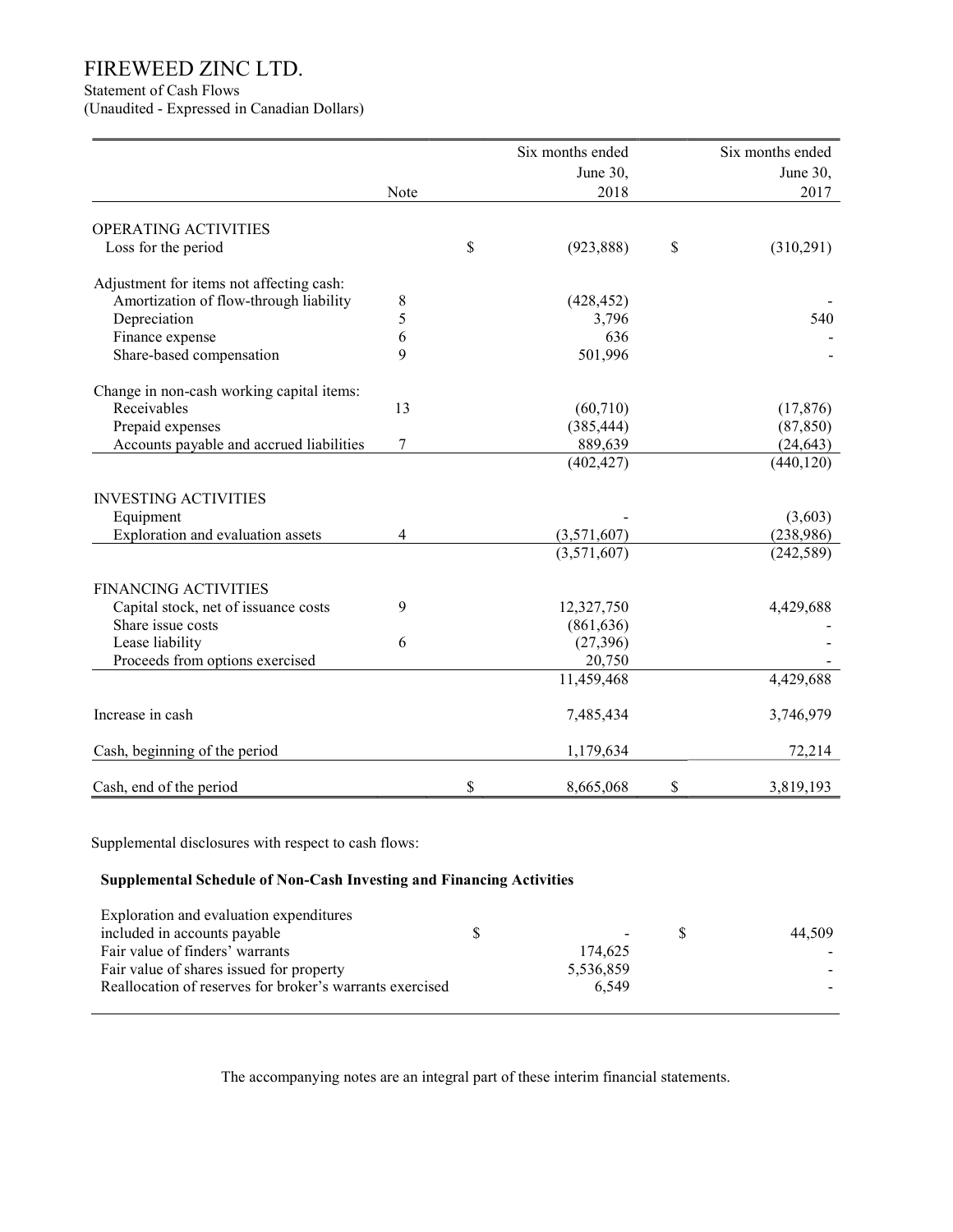Statements of Changes in Shareholders' Equity (Unaudited - Expressed in Canadian Dollars)

|                                                                             |      | Capital Stock |    |                         |          |          |               |         |    |                              |    |                          |            |
|-----------------------------------------------------------------------------|------|---------------|----|-------------------------|----------|----------|---------------|---------|----|------------------------------|----|--------------------------|------------|
|                                                                             |      |               |    |                         |          |          |               |         |    | Subscriptions                |    |                          |            |
|                                                                             |      |               |    |                         |          | Warrants |               | Options |    | received in                  |    |                          |            |
|                                                                             | Note | Shares        |    | Amount                  |          | reserve  |               | reserve |    | advance                      |    | Deficit                  | Total      |
| <b>Balance at December 31, 2016</b>                                         |      | 5,700,000     |    | 270,500<br>$\mathbf{s}$ | <b>S</b> |          | $- S$         |         | S  | 80,000                       | S  | $(202,160)$ \$           | 148,340    |
| Seed financings                                                             | 8    | 3,720,000     |    | 645,000                 |          |          |               |         |    | (80,000)                     |    |                          | 565,000    |
| Initial public offering                                                     |      | 8,336,370     |    | 3,759,123               |          | 105,565  |               |         |    |                              |    |                          | 3,864,688  |
| Loss for the period                                                         |      |               |    |                         |          |          |               |         |    |                              |    | (310,291)                | (310,291)  |
| <b>Balance at June 30, 2017</b>                                             |      | 17,756,370    | \$ | 4,674,623               | S.       | 105,565  | $\mathbf s$   |         | \$ | $\blacksquare$               | S  | $(512, 451)$ \$          | 4,267,737  |
|                                                                             |      |               |    |                         |          |          |               |         |    |                              |    |                          |            |
|                                                                             |      |               |    |                         |          |          |               |         |    |                              |    |                          |            |
| <b>Balance at December 31, 2017</b>                                         |      | 17,756,370    | S. | 4,592,913               | \$       | 105,565  | $\mathbf{\$}$ | 292,994 | S  | $\qquad \qquad \blacksquare$ | \$ | $(1,161,647)$ \$         | 3,829,825  |
| Shares issued for resource property                                         | 4,8  | 3,690,406     |    | 5,536,859               |          |          |               |         |    |                              |    |                          | 5,536,859  |
| Shares issued in private placement<br>Flow-through shares issued in private | 8    | 5,700,000     |    | 7,524,000               |          |          |               |         |    |                              |    | $\overline{\phantom{a}}$ | 7,524,000  |
| placement                                                                   | 8    | 3,000,000     |    | 3,960,000               |          |          |               |         |    |                              |    |                          | 3,960,000  |
| Share issue costs                                                           | 8    |               |    | (828, 493)              |          | 174,625  |               |         |    |                              |    |                          | (653,868)  |
| Share-based compensation                                                    | 8    |               |    |                         |          |          |               | 501,996 |    |                              |    |                          | 501,996    |
| Options exercised                                                           | 8    | 25,000        |    | 20,750                  |          |          |               |         |    |                              |    |                          | 20,750     |
| Warrants exercised                                                          | 8    | 25,000        |    | 19,049                  |          | (6, 549) |               |         |    |                              |    |                          | 12,500     |
| Loss for the period                                                         |      |               |    |                         |          |          |               |         |    |                              |    | (923, 888)               | (923, 888) |
| <b>Balance at June 30, 2018</b>                                             |      | 30,196,776    | -S | 20,825,078              | \$       | 273,641  | \$            | 794,990 | \$ | $\blacksquare$               | \$ | (2,085,535)              | 19,808,174 |

The accompanying notes are an integral part of these condensed interim financial statements.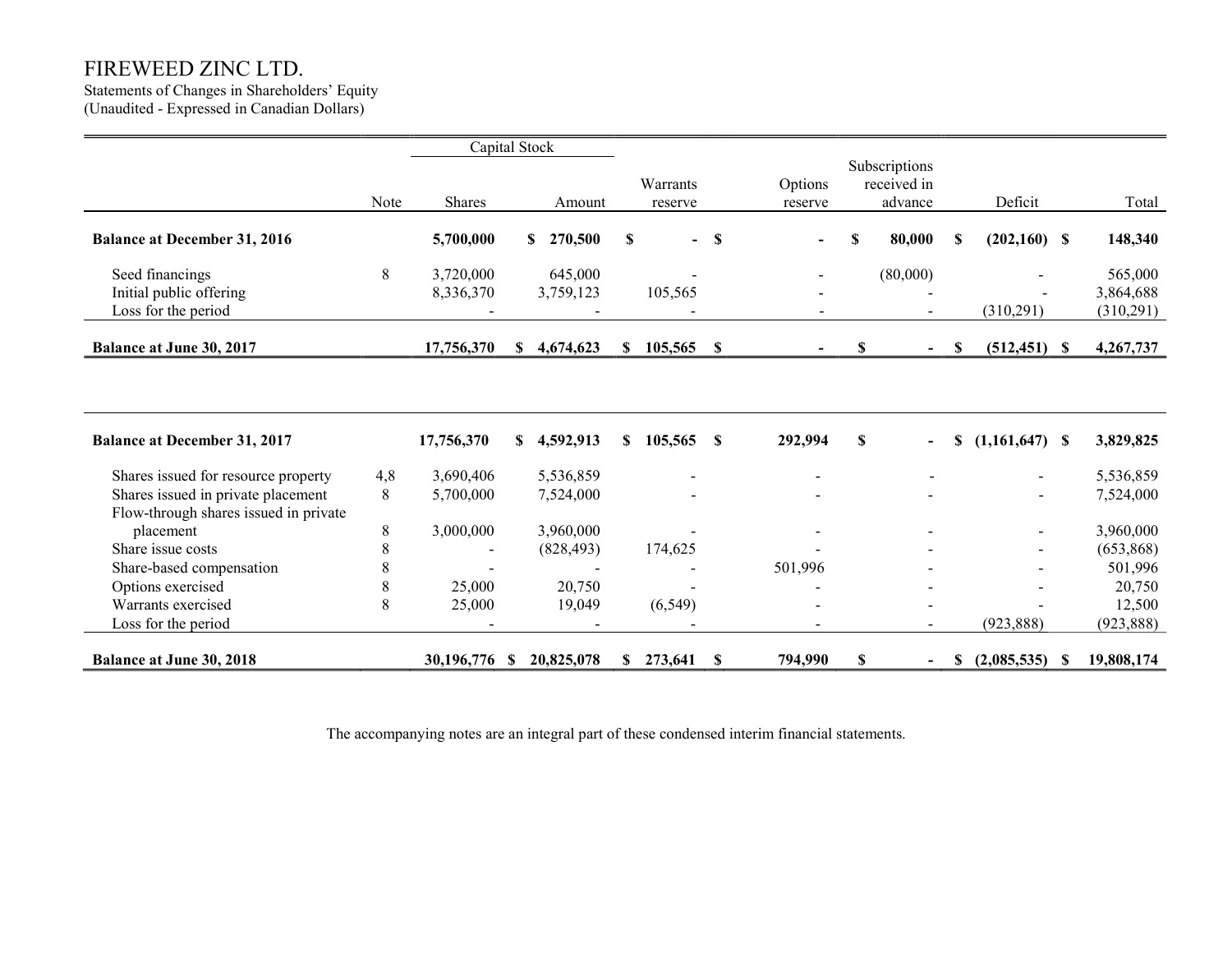Notes to the Condensed Interim Financial Statements for the Six Months Ended June 30, 2018 (Unaudited - Expressed in Canadian Dollars)

## 1. Nature and Continuance of Operations

Fireweed Zinc Ltd. (the "Company") was incorporated under the Business Corporations Act of the Yukon in Canada on October 20, 2015. The Company is a mineral exploration and development company and is engaged in the acquisition, exploration and development of mineral assets. Currently the Company has one project, the Macmillan Pass Project, which includes the Tom and Jason zinc-lead-silver deposits, MAC claims and recently optioned large blocks of adjacent claims (MC, MP, Jerry, BR and NS) in Yukon, Canada (collectively, the "Project"). The Company is listed on the TSX Venture Exchange and trades under the symbol FWZ.

The Company's head office and principal address is Suite 1020 – 800 West Pender Street, Vancouver, British Columbia, Canada V6C 2V6. The registered and records office is 3081 3rd Avenue, Whitehorse, Yukon, Canada Y1A 4Z7.

The Company's ability to continue operations is not assured and is dependent upon the ability of the Company to obtain necessary financing to meet its liabilities and commitments as they become due and the ability to generate future profitable production or operations or obtain sufficient proceeds from the disposition thereof. The outcome of these matters cannot be predicted at this time. The interim financial statements do not include adjustments to amounts and classifications of assets and liabilities that might be necessary should the Company be unable to continue operations. As at June 30, 2018, management estimates that the Company has sufficient working capital to maintain its operations and activities for the next fiscal year.

The financial statements for the six months ended June 30, 2018 have been prepared by management, reviewed by the Audit Committee and authorized for issue by the Board of Directors on August 21, 2018.

## 2. Basis of Presentation

These financial statements have been prepared in accordance with International Financial Reporting Standards ("IFRS") as issued by the International Accounting Standards Board ("IASB") and interpretations issued by the International Financial Reporting Interpretation Committee ("IFRIC") in effect at June 30, 2018.

The financial statements have been prepared on a historical cost basis, except for financial instruments classified as fair value through profit and loss, which are stated at their fair value. All dollar amounts presented are in Canadian dollars unless otherwise specified. In addition, the financial statements have been prepared using the accrual basis of accounting, except for cash flow information.

### 3. Significant Accounting Policies

### New and revised standards and interpretations

The accounting policies in preparation of these condensed interim financial statements are consistent with those applied and disclosed in the Company's audited financial statements for the year ended December 31, 2017, except for the adoption, on January 1, 2018, of IFRS 9, Financial Instruments: Classification and Measurement ("IFRS 9"), which has an initial application as at this date.

IFRS 9 uses a single approach to determine whether a financial asset is classified and measured at amortized cost or fair value, replacing the multiple rules in IAS 39, Financial instruments. The approach in IFRS 9 is based on how an entity manages its financial instruments and the contractual cash flows characteristics of the financial asset. Most of the requirements in IAS 39 for classification and measurement of financial liabilities were carried forward in IFRS 9 and, therefore, the accounting policy with respect to financial liabilities is unchanged.

The Company classifies its financial assets into one of the categories described below, depending on the purpose for which the asset was acquired. Management determines the classification of its financial assets at initial recognition. The classification of debt instruments is driven by the business model for managing the financial assets and their

contractual cash flow characteristics. Debt instruments are measured at amortized cost if the business model is to hold the instrument for collection of contractual cash flows and those cash flows are solely principal and interest.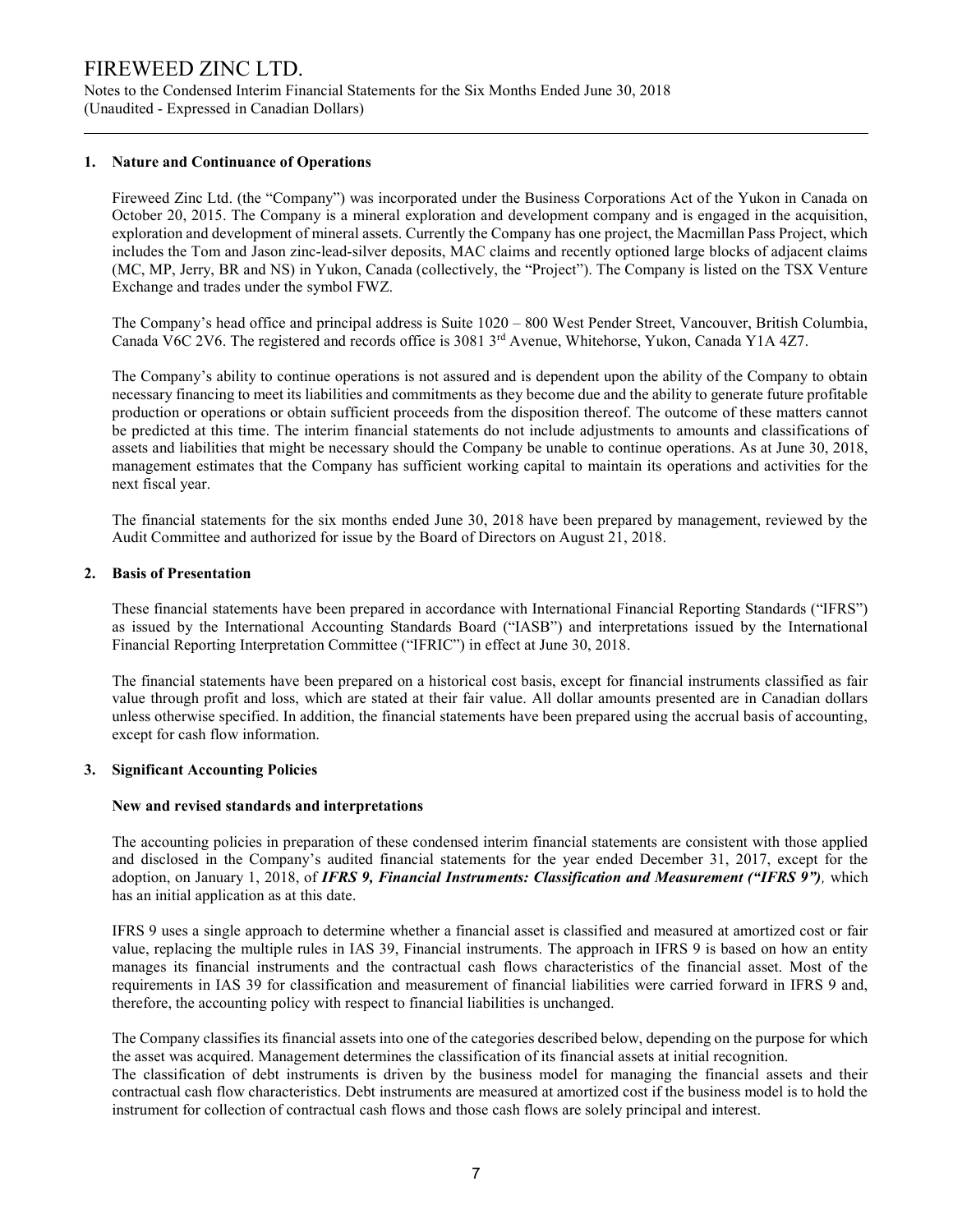Notes to the Condensed Interim Financial Statements for the Six Months Ended June 30, 2018 (Unaudited - Expressed in Canadian Dollars)

## 3. Significant Accounting Policies (continued)

## New and revised standards and interpretations (continued)

If the business model is not to hold the debt instrument, it is classified as fair value through profit and loss ("FVTPL"). Financial assets with embedded derivatives are considered in their entirety when determining whether their cash flows are solely payments of principal and interest.

Equity instruments that are held for trading (including all equity derivative instruments) are classified as FVTPL, for other equity instruments, on the day of acquisition the Company can make an irrevocable election (on an instrument byinstrument basis) to designate them as at fair value through other comprehensive income ("FVTOCI").

Fair value through profit or loss ("FVTRL") – Financial assets carried at FVTPL are initially recorded at fair value and transaction costs are expensed in the income statement. Realized and unrealized gains and losses arising from changes in the fair value of the financial asset held at FVTPL are included in the income statement in the period in which they arise. Derivatives are also categorized as FVTPL unless they are designated as hedges.

Fair value through other comprehensive income ("FVTOCI") - Investments in equity instruments at FVTOCI are initially recognized at fair value plus transaction costs. Subsequently, they are measured at fair value, with gains and losses arising from changes in fair value recognized in other comprehensive income. There is no subsequent reclassification of fair value gains and losses to profit or loss following the derecognition of the investment

Financial assets at amortized cost - A financial asset is measured at amortized cost if the objective of the business model is to hold the financial asset for the collection of contractual cash flows, and the asset's contractual cash flows are comprised solely of payments of principal and interest. They are classified as current assets or non-current assets based on their maturity date and are initially recognized at fair value and subsequently carried at amortized cost less any impairment.

Impairment of financial assets at amortized cost: The Company recognizes a loss allowance for expected credit losses on financial assets that are measured at amortized cost. At each reporting date, the loss allowance for the financial asset is measured at an amount equal to the lifetime expected credit losses if the credit risk on the financial asset has increased significantly since initial recognition. If at the reporting date, the financial asset has not increased significantly since initial recognition, the loss allowance is measured for the financial asset at an amount equal to twelve month expected credit losses.

Impairment losses on financial assets carried at amortized cost are reversed in subsequent periods if the amount of the loss decreases and the decrease can be objectively related to an event occurring after the impairment was recognized. The following table shows the classification of the Company's financial assets under IFRS 9:

| Financial asset                          | IFRS 9 Classification |
|------------------------------------------|-----------------------|
| Cash                                     | Amortized cost        |
| Other receivables                        | Amortized cost        |
| Accounts payable and accrued liabilities | Amortized cost        |

As the accounting reflected by the adoption of IFRS 9 under the above classifications and election is similar to that of IAS 39, there will be no impact on the Company's financial statements and no restating of prior periods will be required.

Certain new standards, interpretations, amendments and improvements to existing standards were issued by the IASB or IFRIC that are mandatory for future accounting periods. The following have not yet been adopted by the Company and are being evaluated to determine their impact:

**IFRS 16, Leases:** New standard to establish principles for recognition, measurement, presentation and disclosure of leases with an impact on lessee accounting, effective for annual periods beginning on or after January 1, 2019.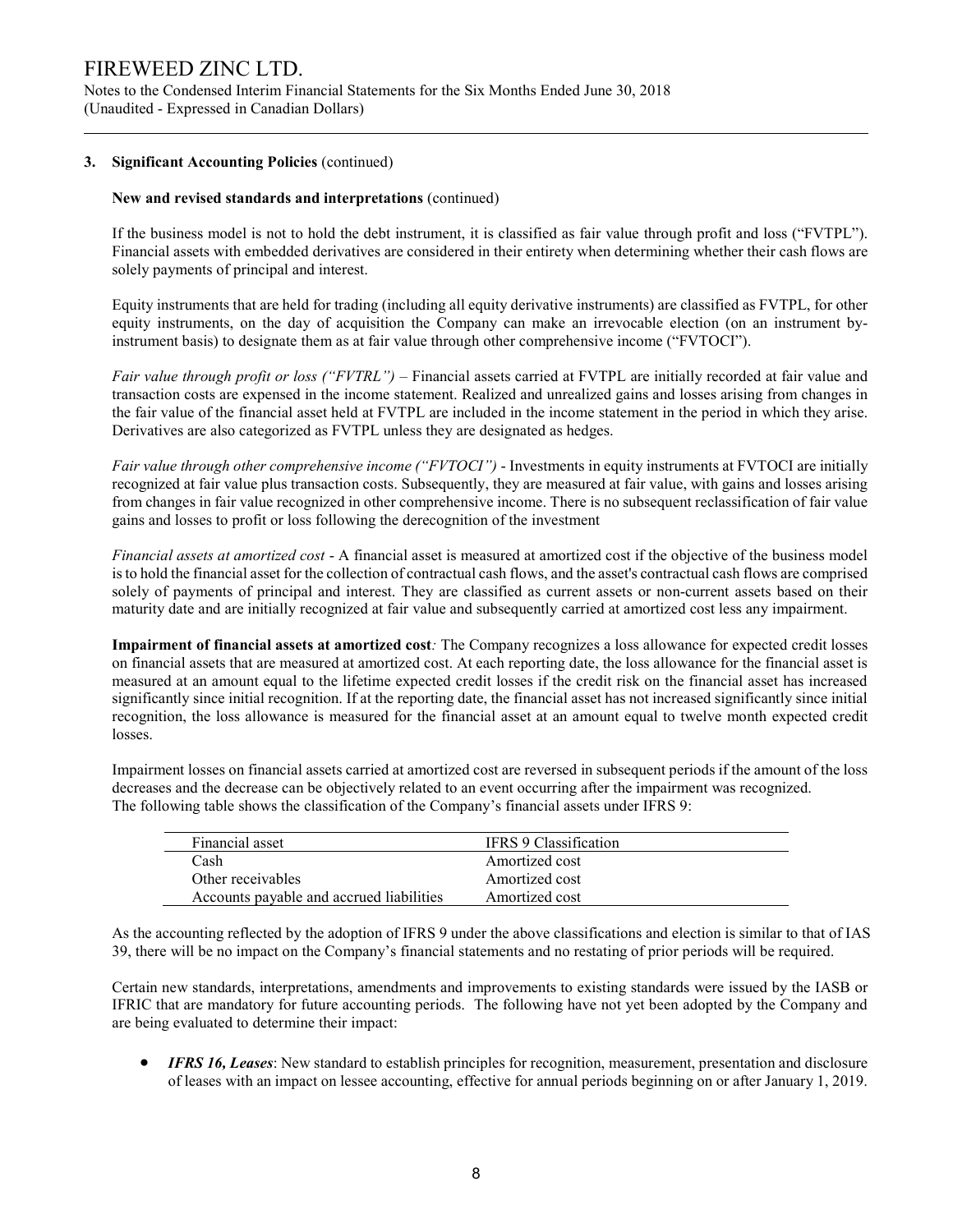Notes to the Condensed Interim Financial Statements for the Six Months Ended June 30, 2018 (Unaudited - Expressed in Canadian Dollars) 

## 4. Exploration and Evaluation Assets

| <b>Macmillan Pass Project</b> |      |    | <b>June 30,</b> | December 31, |           |  |  |
|-------------------------------|------|----|-----------------|--------------|-----------|--|--|
| (Yukon, Canada)               | Note |    | 2018            |              | 2017      |  |  |
| Acquisition costs:            |      |    |                 |              |           |  |  |
| Opening balance               |      | \$ | 324,691         | \$           | 100,000   |  |  |
| Additions during the period:  |      |    |                 |              |           |  |  |
| Cash payments                 |      |    | 901,310         |              | 224,691   |  |  |
| Shares issued                 | 4,9  |    | 5,536,859       |              |           |  |  |
| Total acquisition costs       |      |    | 6,762,860       |              | 324,691   |  |  |
| <b>Exploration costs:</b>     |      |    |                 |              |           |  |  |
| Opening balance               |      |    | 2,469,981       |              | 1,971     |  |  |
| Additions during the period:  |      |    |                 |              |           |  |  |
| Assaying                      |      |    | 14,792          |              | 73,018    |  |  |
| Camp                          |      |    | 580,726         |              | 538,060   |  |  |
| Drilling                      |      |    | 621,055         |              | 691,370   |  |  |
| Engineering (Geophysics)      |      |    | 730,709         |              | 125,844   |  |  |
| Geological Consulting         | 10   |    | 565,715         |              | 756,080   |  |  |
| Legal Fees                    |      |    | 8,673           |              | 5,228     |  |  |
| Other                         |      |    | 67,231          |              | 162,747   |  |  |
| Permitting                    |      |    | 17,751          |              | 973       |  |  |
| Reporting                     |      |    | 76,830          |              | 54,522    |  |  |
| Travel & Support              |      |    | 175,565         |              | 60,168    |  |  |
| Total exploration costs       |      |    | 5,329,028       |              | 2,469,981 |  |  |
| <b>Ending balance</b>         |      | \$ | 12,091,888      | \$           | 2,794,672 |  |  |

# Tom Jason, Yukon, Canada

# Option Agreement with Hudbay

On December 14, 2016, the Company entered into a two year option agreement with Hudbay Minerals Inc. ("Hudbay") whereby the Company could acquire a 100% interest in the Tom Jason zinc-lead-silver property by paying \$1,000,000 in cash, issuing such quantity of common shares in the capital of the Company as is equal to 15% of its issued and outstanding shares on a fully diluted basis but excluding shares issued for projects other than Tom Jason at the time the option is exercised, and incurring exploration expenditures of \$1,000,000 over two years or a prorated lesser amount if the option is exercised earlier than two years.

These terms are summarized as follows:

| <b>Due Date</b>                                            | Cash              | <b>Common shares</b>                                                | <b>Cumulative exploration</b><br>expenditures |
|------------------------------------------------------------|-------------------|---------------------------------------------------------------------|-----------------------------------------------|
| December 14, 2016                                          | $$100,000$ (paid) | -                                                                   |                                               |
| Earlier of the Company's IPO<br>and exercise of the option | $$150,000$ (paid) |                                                                     |                                               |
| December 14, 2017                                          |                   |                                                                     | $250,000$ (Completed)                         |
| Exercise of the option                                     | $$750,000$ (paid) | 15% of issued and outstanding<br>shares $(3,565,406$ shares issued) | \$1,000,000<br>(Completed)                    |

During the period ended June 30, 2018, the Company exercised its option and paid the cash and issued the required shares to acquire a 100% interest in the Tom Jason property (Note 9).

Upon exercise of the option, the Company assumed a pre-existing 3% net smelter royalty ("NSR") on the Jason claims to third parties but has the right to purchase at any time - 1.5% of the NSR for \$1,250,000 and the remaining 1.5% NSR for \$4,000,000.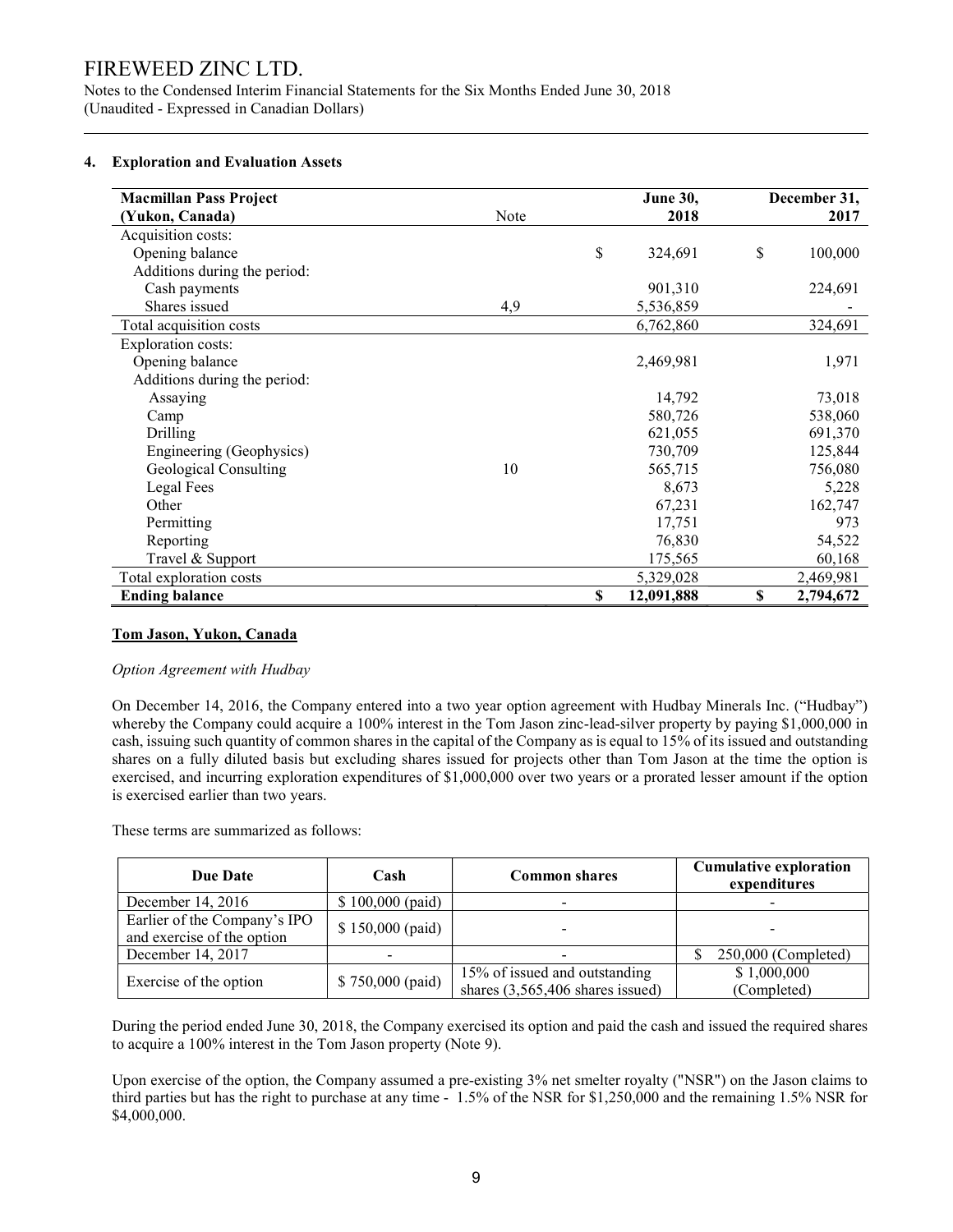Notes to the Condensed Interim Financial Statements for the Six Months Ended June 30, 2018 (Unaudited - Expressed in Canadian Dollars)

# 4. Exploration and Evaluation Assets (continued)

## Option Agreement with Newmont/Maverix

On July 24, 2017, the Company entered into an option agreement with Newmont Canada Holdings, ULC ("Newmont"), whereby the Company can acquire a 100% interest in the MAC claims located on the northwest extension of the Company's Tom Jason claims by paying \$450,000 in staged cash payments over four years (see summary of payments in the schedule below), maintaining the MAC claims in good standing (minimum cost of \$82,000 per year), and granting Newmont a 0.25% Net Smelter Returns royalty ("NSR") on base metals, 1% NSR, on silver and 3% NSR on gold. Newmont will also have an exclusive but limited 30 days right of first offer on any future proposed sale, transfer or disposition by the Company of its interest in the MAC claims. The MAC claims are considered part of the MacMillan Pass project cash generating unit. On June 29, 2018 Newmont sold the MAC claims option agreement to Maverix Metals Inc. of Vancouver as part of a larger transaction and as such the new optionor of the MAC claims is Maverix.

### Option Payment Summary to Newmont/Maverix:

| <b>Due Date</b>                       | Amount                                      |
|---------------------------------------|---------------------------------------------|
| July 24, 2017 (signing of the option) | $$50,000$ (paid)                            |
| July 24, 2018 (first anniversary)     | \$80,000 (paid subsequent to June 30, 2018) |
| July 24, 2019 (second anniversary)    | \$95,000                                    |
| July 24, 2020 (third anniversary)     | \$110,000                                   |
| July 24, 2021 (fourth anniversary)    | \$115,000                                   |
| <b>TOTAL</b>                          | \$450,000                                   |

The Company may prepay any of the option payments and/or prepay the entire purchase price at any time.

# Option Agreement with Constantine Metal Resources Ltd. and Carlin Gold Corporation

During March 2018, the Company entered into a letter option agreement with Constantine Metal Resources Ltd. ("Constantine") and Carlin Gold Corporation ("Carlin") to purchase the MC, MP and Jerry Claims, Mayo and Watson Lake Mining Districts. The letter agreement described the general terms whereby the Company will have the right to earn a 100% interest in the MC, MP, and Jerry claims, comprised of 624 Yukon Quartz Claim tenures estimated to be 11,877 hectares. The terms of the agreement are summarized below:

| <b>Due Date</b>                                         | Cash            | <b>Common shares</b> |
|---------------------------------------------------------|-----------------|----------------------|
| Exchange approval of the option agreement (May 9, 2018) | \$75,000 (paid) | $50,000$ (issued)    |
| On or before May 9, 2019                                | \$125,000       | 50,000               |
| On or before May 9, 2020                                | \$150,000       | 100,000              |
| On or before May 9, 2021                                | \$150,000       | 100,000              |
| <b>TOTAL</b>                                            | \$500,000       | 300,000              |

The definitive agreement with Constantine-Carlin was signed during April 2018.

The Company may prepay any of the option payments and/or prepay the entire purchase price at any time.

Although not part of the consideration payable to exercise the option, the Company will pay an additional \$750,000 or equivalent in shares at the Company's option, upon receiving a resource calculation of at least 2.0 million tonnes of indicated (or better) resource on any part of the Constantine-Carlin claims. Constantine-Carlin will retain the right to receive a NSR on any future mine production from the Constantine-Carlin claims as follows: 0.5% NSR on base metals and silver and 2% NSR on all other metals including gold. Fireweed maintains a right of first refusal on the sale of any NSR royalty from these claims by Constantine and/or Carlin.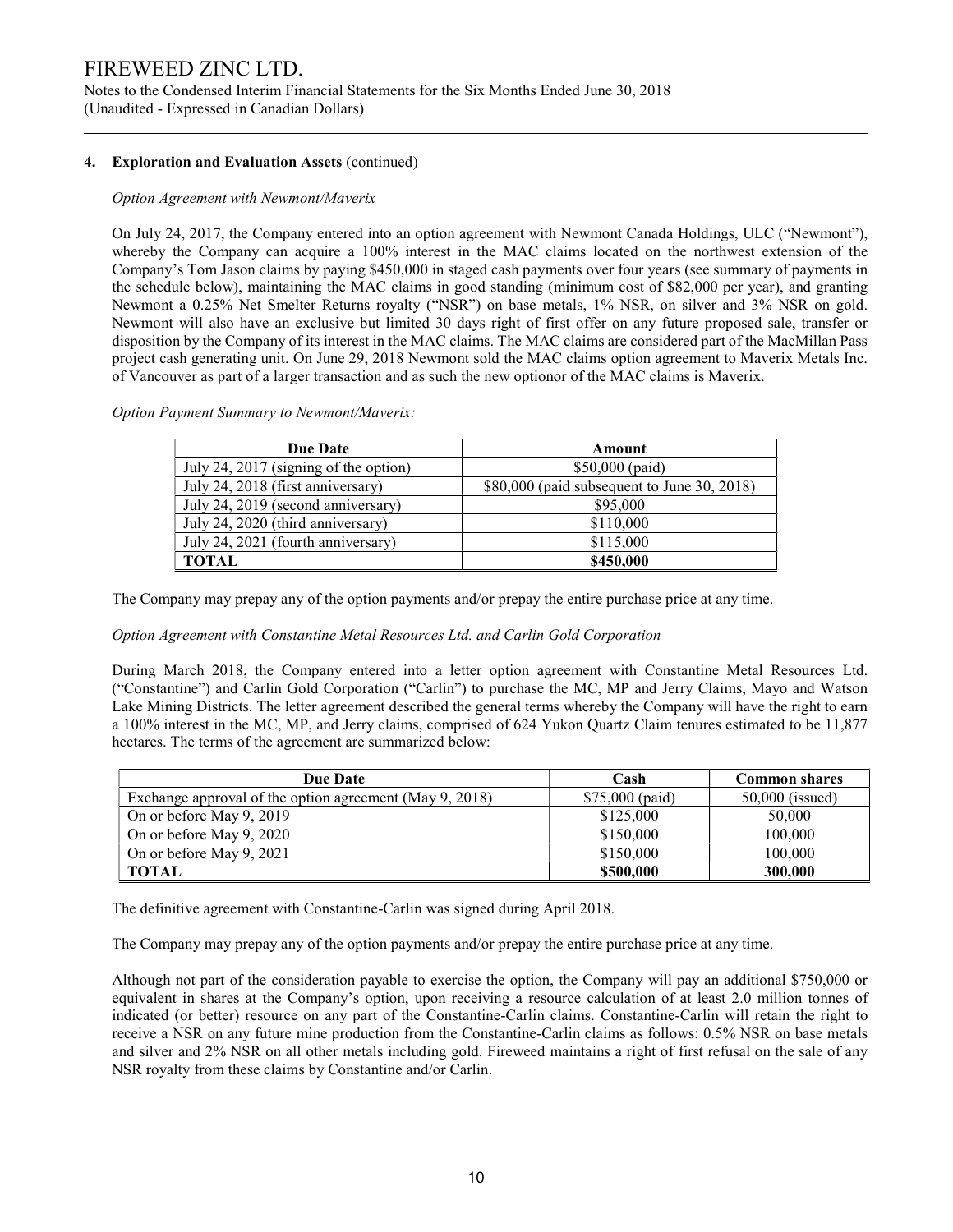Notes to the Condensed Interim Financial Statements for the Six Months Ended June 30, 2018 (Unaudited - Expressed in Canadian Dollars)

## 4. Exploration and Evaluation Assets (continued)

## Option Agreement with Golden Ridge Resources Ltd.

During March 2018, the Company entered into a letter option agreement with Golden Ridge Resources Ltd. ("Golden Ridge") extending the Company's Macmillan Pass Project land position to the west and south over additional prospective ground.

This option allows the Company to acquire a 100% interest in the 333 NS and 326 BR quartz claim tenures from Golden Ridge. The Company can exercise the option and acquire 100% interest in the claims by making payments totaling \$500,000 and issuing 450,000 shares over three years to Golden Ridge as follows:

| <b>Due Date</b>                                         | Cash            | <b>Common shares</b> |
|---------------------------------------------------------|-----------------|----------------------|
| Exchange approval of the option agreement (May 9, 2018) | \$75,000 (paid) | $75,000$ (issued)    |
| On or before May 9, 2019                                | \$75,000        | 75,000               |
| On or before May 9, 2020                                | \$150,000       | 100,000              |
| On or before May 9, 2021                                | \$200,000       | 200,000              |
| <b>TOTAL</b>                                            | \$500,000       | 450,000              |

The Company may prepay any of the option payments and/or prepay the entire purchase price at any time.

Although not part of the consideration payable to exercise the option, the Company will pay an additional \$750,000 or equivalent in shares at the Company's option, to Golden Ridge, upon receiving a resource calculation of at least 2.0 million tonnes of indicated (or better) resource on any part of the BR and NS claims.

Golden Ridge will retain the right to receive net smelter return royalties on any future mine production from the BR and NS claims as follows: 0.5% NSR on base metals and silver and 2% NSR on all other metals, including gold. There is also a third party 3% NSR on any future cobalt production from the BR and NS claims. The Company will have the right to purchase one-half of these NSR royalties (excluding the cobalt royalty) for \$2.0 million at any time prior to the commencement of commercial production. The Company maintains a right of first refusal on the sale of any NSR royalty from the BR and NS claims by Golden Ridge.

The definitive agreement with Golden Ridge was signed during April 2018.

# 5. Equipment

|                                 | <b>Exploration</b><br>Equipment | Computer<br><b>Hardware</b> | <b>Total</b> |
|---------------------------------|---------------------------------|-----------------------------|--------------|
| Cost                            |                                 |                             |              |
| As at December 31, 2016         | \$                              | \$                          | S            |
| Additions                       | 38,026                          | 3,603                       | 41,629       |
| Balance as at December 31, 2017 | 38,026                          | 3,603                       | 41,629       |
| Additions (Disposals)           |                                 |                             |              |
| Balance as at June 30, 2018     | 38,026                          | 3,603                       | 41,629       |
| <b>Accumulated Depreciation</b> |                                 |                             |              |
| As at December 31, 2016         |                                 |                             |              |
| Charge for the period           | (4,523)                         | (1,621)                     | (6,144)      |
| As at December 31, 2017         | (4,523)                         | (1,621)                     | (6,144)      |
| Charge for the period           | (3,351)                         | (446)                       | (1,898)      |
| Balance as at June 30, 2018     | (7, 873)                        | (2,067)                     | (8,042)      |
| Net book value                  |                                 |                             |              |
| As at December 31, 2017         | 33,503                          | 1,982                       | 35,485       |
| As at June 30, 2018             | \$<br>30,153                    | S<br>1,536                  | S<br>31,689  |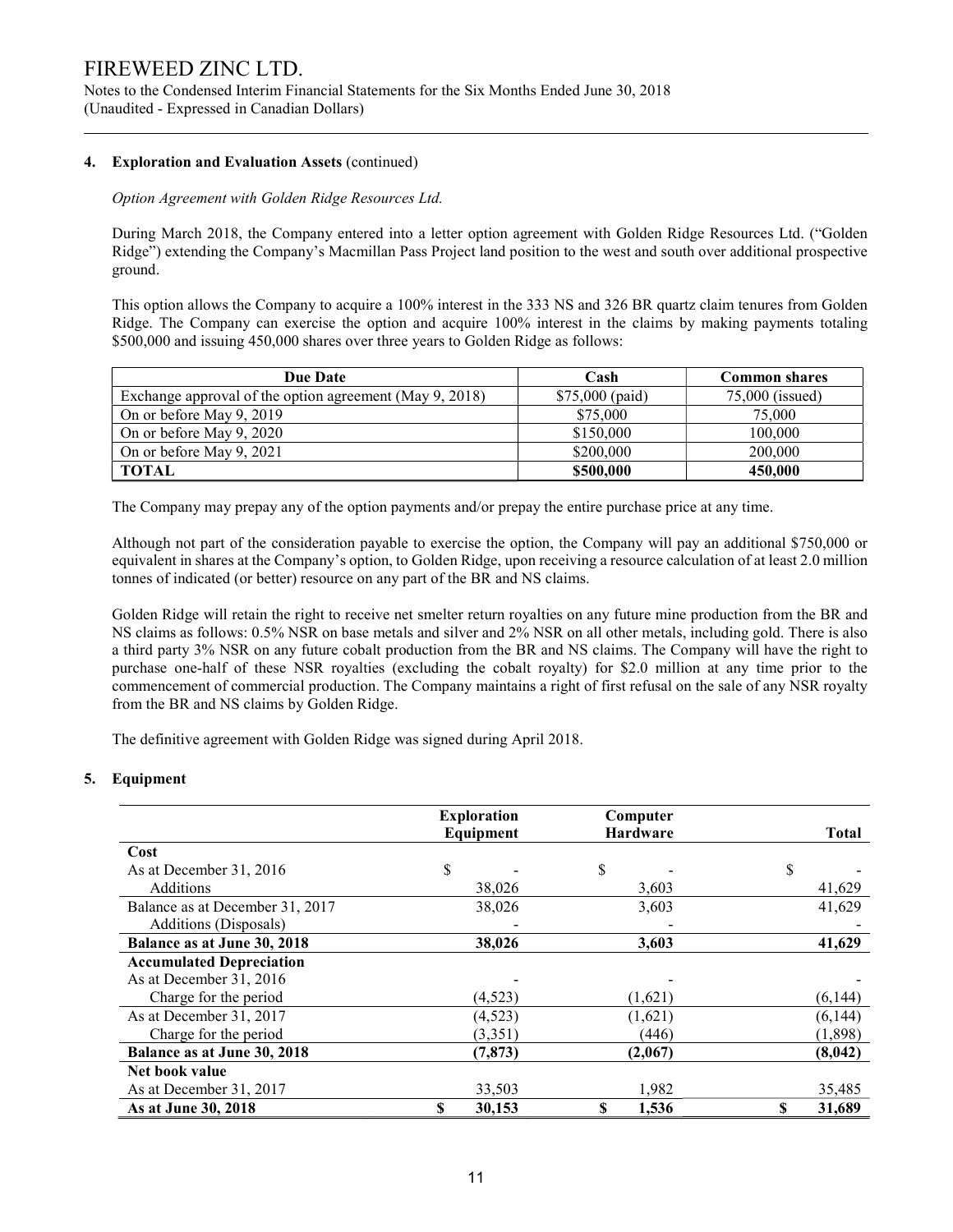Notes to the Condensed Interim Financial Statements for the Six Months Ended June 30, 2018 (Unaudited - Expressed in Canadian Dollars)

# 6. Finance Lease Obligation

During the year ended December 31, 2017, the Company entered into a finance lease for exploration equipment. The lease had an interest rate of 3% per annum with a term of 24 months, expiring in June 2019. The present value of the minimum lease payments related to the asset under the finance lease was \$38,026.

In April 2018, the Company purchased the leased equipment by paying out the balance of the lease obligation.

The following is a schedule of the minimum lease payments together with the balance of the obligation under the finance lease:

|                                                  | <b>June 30, 2018</b> | December 31, 2017 |
|--------------------------------------------------|----------------------|-------------------|
| 2018                                             |                      | 18,282            |
| 2019                                             |                      | 9,128             |
| Total minimum lease payments                     |                      | 27,410            |
| Less interest at the implicit rate               |                      | (650)             |
| Balance of the obligation                        |                      | 26,760            |
| Less current portion of finance lease obligation |                      | (17,711)          |
| Long-term portion of finance lease obligation    |                      | 9,049             |

## Continuity of finance lease obligation:

| Balance of obligation, December 31, 2016    |    |          |
|---------------------------------------------|----|----------|
| Additions:                                  |    | 38,026   |
| Finance expense                             |    | (497)    |
| Principal payments                          |    | (10,769) |
| Balance of obligation, December 31, 2017    |    | 26,760   |
| Finance expense                             |    | 636      |
| Principal payments                          |    | (27,396) |
| <b>Balance of obligation, June 30, 2018</b> | ۰D |          |

### 7. Accounts Payable and Accrued Liabilities

 Accounts payable and accrued liabilities mainly consist of payables to key management and to vendors for work completed on the Company's project as well as accrual of professional fees and director fees. The breakdowns of accounts payable and accrued liabilities are as follows:

|                            | Note | June $30$ , |    | December 31, |
|----------------------------|------|-------------|----|--------------|
|                            |      | 2018        |    | 2017         |
| Payable to related parties | 10   | 104,203     | ۵υ | 120,557      |
| Payable to vendors         |      | 1.060.851   |    | 154.858      |
|                            |      | 1,165,054   |    | 275,415      |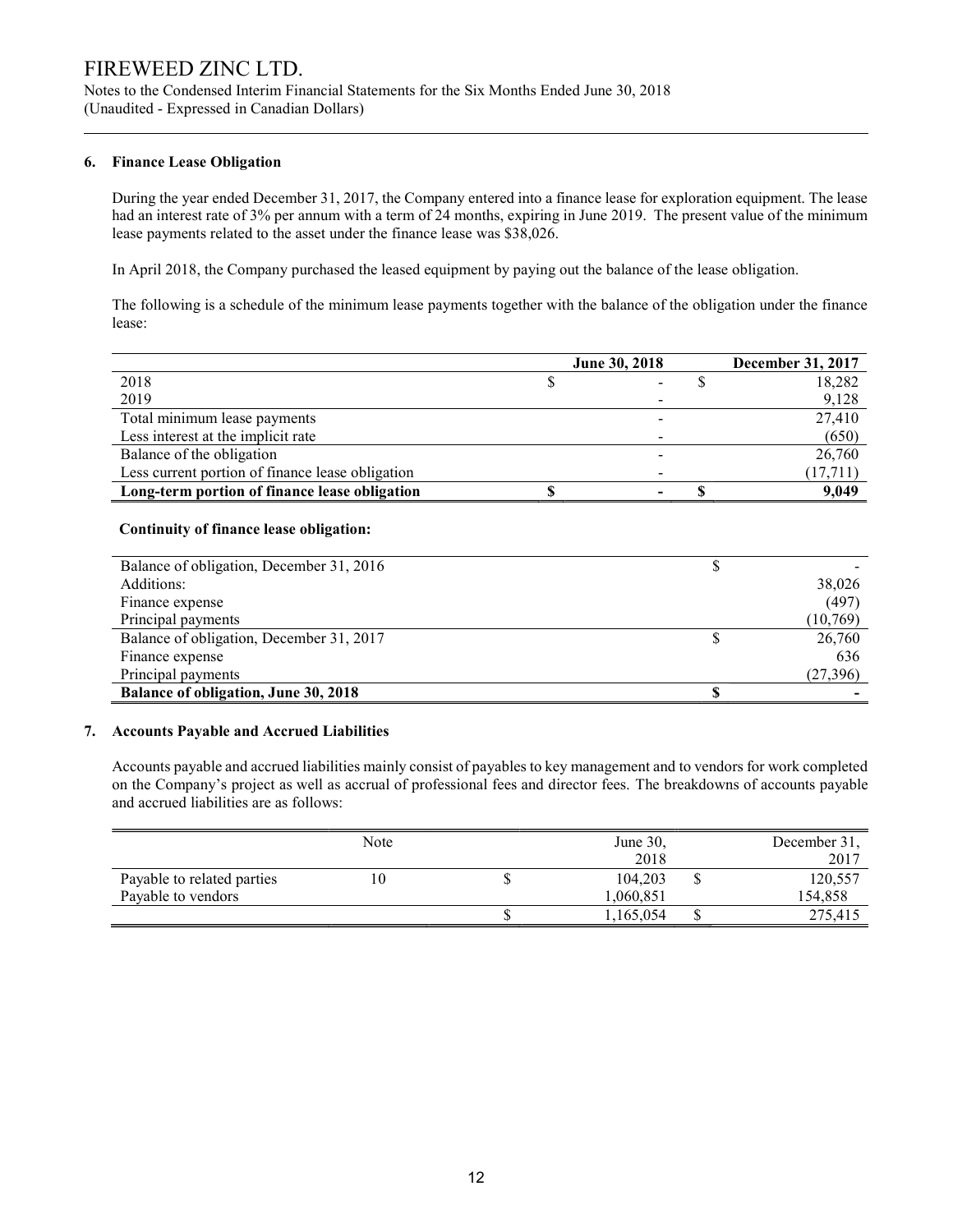Notes to the Condensed Interim Financial Statements for the Six Months Ended June 30, 2018 (Unaudited - Expressed in Canadian Dollars)

# 8. Flow-through Liability

Flow-through share premium liabilities include the liability portion of the flow-through shares issued. The following is a continuity schedule of the liability portion of the flow-through shares issuances:

|                                                              | <b>June 30, 2018</b> |
|--------------------------------------------------------------|----------------------|
| Balance at December 31, 2017 and 2016                        |                      |
| Liability incurred on flow through shares issued             | 1,020,000            |
| Flow-through issuance costs                                  | (207,768)            |
| Settlement of flow through share liability on incurred       |                      |
| expenditures, net of expensed flow-through share issue costs | (428,452)            |
| <b>Balance at June 30, 2018</b>                              | 383,780              |

On February 26, 2018, the Company issued 3,000,000 flow-through common shares at a price of \$1.66 per share for gross proceeds of \$4,980,000. A premium of \$0.34 per share was received for the flow-through shares. Share issuance costs relating to the flow-through premium liability were \$207,768.

During the period ended June 30, 2018, the Company incurred \$2,626,947 of eligible flow-through expenditure, representing 52.7% of flow-through funds raised. Therefore, 52.7% of the premium liability (\$538,049) was amortized to Other income on the statement of Operations and Comprehensive Loss. \$109,597 flow-through-related share costs were expensed.

# 9. Capital Stock

The authorized capital stock of the Company consists of an unlimited number of common shares without nominal or par value. As at June 30, 2018, the Company had 30,196,776 (December 31, 2017 – 17,756,370) common shares issued and outstanding

# Transactions for the six months ended June 30, 2018

On January 24, 2018, the Company issued 25,000 shares on the exercise of agent's warrants for the total proceeds of \$12,500 and allocated \$6,549 from reserves to share capital.

On February 2, 2018, the Company issued 3,565,406 common shares to Hudbay pursuant to the terms of exercise of the Hudbay Property Option Agreement at a fair value of \$5,348,109 based on the common share quoted market price, which was capitalized to mineral property acquisition (Note 4).

On February 26, 2018, the Company completed a private placement of flow-through and non-flow-through shares for gross proceeds of \$12,504,000. The Company issued 3,000,000 flow-through shares at a price of \$1.66 for the gross proceeds of \$4,980,000, including a flow-through premium of \$1,020,000 (Note 8) and 5,700,000 non-flow-through shares at a price of \$1.32 for the gross proceeds of \$7,524,000.

In connection with the private placement, the Company incurred \$1,036,261 issue costs, \$207,768 of which were allocated to flow-through share issue costs. The issue costs included \$711,368 commission cash payments to brokers and a fair value of 250,064 compensation options granted to brokers in the amount of \$174,625. The compensation options are exercisable at \$1.32 for a period of 2 years following the grant date.

On May 10, 2018, the Company received the Exchange's approval of the option agreements with Constantine and Carlin and Golden Ridge. As per the agreements, in addition to cash payments made to Constantine, Carlin and Golden Ridge, the Company also issued a total of 125,000 shares (25,000 shares each to Constantine and Carlin and 75,000 shares to Golden Ridge (see Note 4 for details of the option agreements). The recorded value of the 125,000 shares was \$188,750.

On June 12, 2018, the Company issued 25,000 shares on the exercise of stock options for the total proceeds of \$20,750.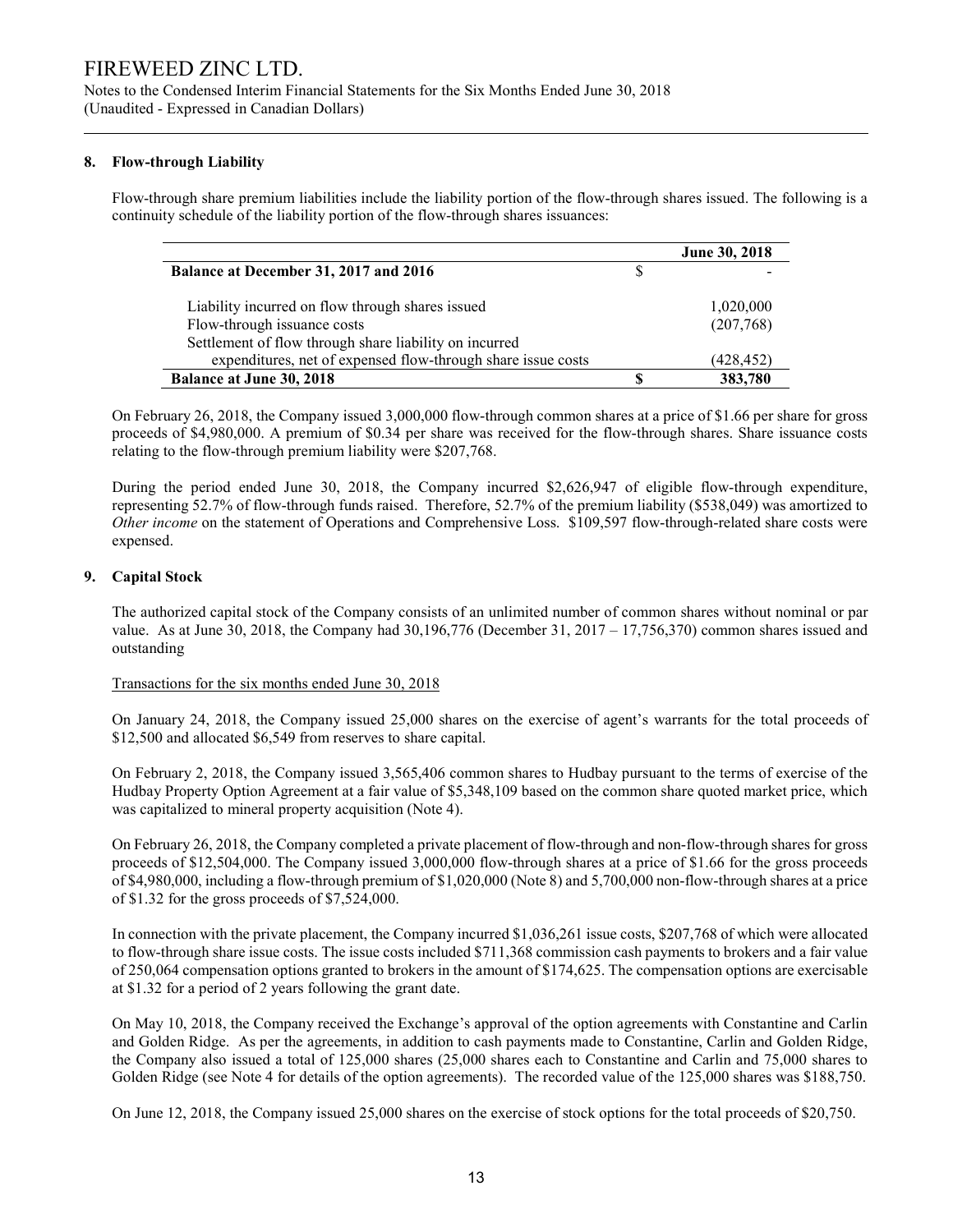Notes to the Condensed Interim Financial Statements for the Six Months Ended June 30, 2018 (Unaudited - Expressed in Canadian Dollars)

## 9. Capital Stock (continued)

### Transactions for the year ended December 31, 2017

On January 5, 2017, 1,900,000 common shares were issued at \$0.10 per share for gross proceeds of \$190,000. Of the \$190,000, \$80,000 was received in advance and included in subscriptions received in advance as at December 31, 2016.

On February 6, 2017, 1,680,000 common shares were issued at \$0.25 per share for gross proceeds of \$420,000.

On March 3, 2017, 140,000 common shares were issued at \$0.25 per share for gross proceeds of \$35,000.

On May 29, 2017, 8,050,000 common shares were issued at \$0.50 per share for gross proceeds of \$4,025,000 upon completion of the initial public offering ("IPO"). In connection with the IPO, the Company issued another 286,370 common shares with a fair value of \$143,185 as commission, and 403,000 granted agents' warrants, exercisable at \$0.50 for a period of two years from the date of grant, valued at \$105,565. The Company also incurred \$242,022 in cash share issuance costs.

### Escrow shares

Pursuant to TSX Venture Exchange policies, 8,569,055 (December 31, 2017 – 5,895,000) common shares are held in escrow as at June 30, 2018. The common shares issued in connection with IPO and held in escrow are released as to 10% on the listing date and the balance in equal 15% tranches every 6 months from the listing date.

### Stock options

The Company adopted a stock option plan ("the Plan") whereby it can grant options to directors, officers, employees, and technical consultants of the Company. The maximum numbers of shares that may be reserved for issuance under the Plan is limited to 10% of the issued common shares of the Company at any time and are exercisable within a maximum of ten (10) years. The vesting period for all options is at the discretion of the directors. The exercise price will be set by the directors at the time of grant and cannot be less than the discounted market price of the Company's common shares.

During the six months ended June 30, 2018, the Company granted a total of 860,000 stock options to its officers, directors and consultants exercisable at a price of \$1.45 per share for a five-year term. The options vest 20% every six months following the grant date.

The following is a summary of the Company's stock option activity:

|                                          | <b>Number of Options</b> | <b>Weighted Average</b><br><b>Exercise Price</b> |
|------------------------------------------|--------------------------|--------------------------------------------------|
| Balance as at December 31, 2016 and 2015 |                          |                                                  |
| Granted                                  | 1,610,000                | \$0.54                                           |
| Balance as at December 31, 2017          | 1,610,000                | \$0.54                                           |
| Granted                                  | 860,000                  | \$1.45                                           |
| Exercised                                | (25,000)                 | \$0.83                                           |
| Balance as at June 30, 2018              | 2,445,000                | \$0.86                                           |

Share-based payments relating to options vested during the period ended June 30, 2018 using the Black-Scholes option pricing model were \$164,687 (2017 - \$292,994), which was recorded as reserves on the statements of financial position and as stock-based compensation expense on the statement of operations and comprehensive loss.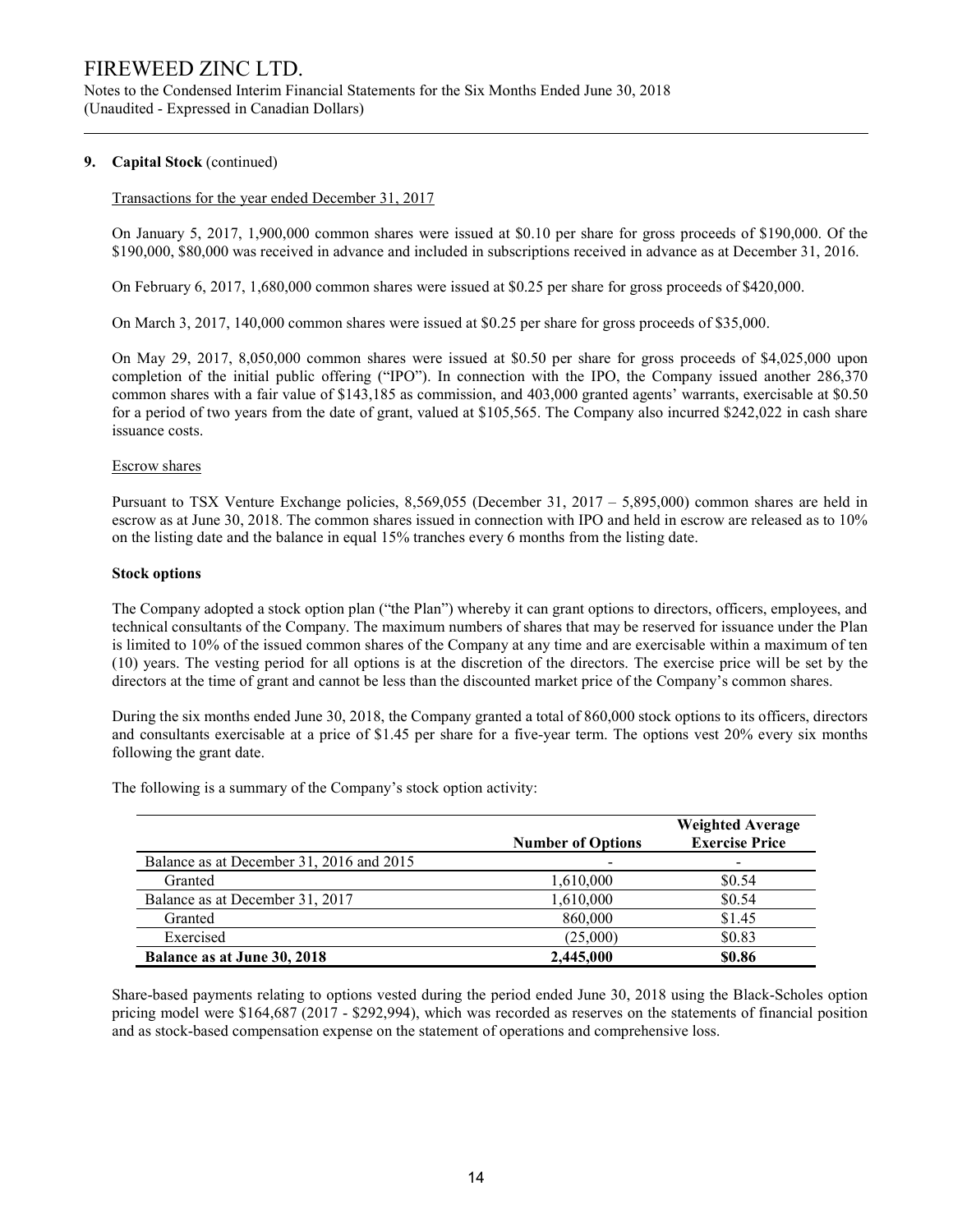Notes to the Condensed Interim Financial Statements for the Six Months Ended June 30, 2018 (Unaudited - Expressed in Canadian Dollars)

## 9. Capital Stock (continued)

## Stock options (continued)

The associated share-based compensation expense for the options granted during the period was calculated based on the following weighted average assumptions:

|                                            | June 30, 2018 | December 31, 2017 |
|--------------------------------------------|---------------|-------------------|
| Risk-free interest rate                    | 0.95%         | 1.04%             |
| Expected life of options                   | 5 years       | 5 years           |
| Annualized volatility                      | $100\%$       | 100%              |
| Dividend rate                              | $0.00\%$      | $0.00\%$          |
| Forfeiture rate                            | $0.00\%$      | $0.00\%$          |
| Weighted average share price on grant date | \$1.45        | \$0.55            |
| Fair value of options granted              | \$1.08        | \$0.41            |

As at June 30, 2018, the Company had outstanding stock options exercisable as follows:

| <b>Expiry date</b> | <b>Number of Options</b> | <b>Number of Options</b> | <b>Weighted Average</b>        | <b>Weighted Average</b> |
|--------------------|--------------------------|--------------------------|--------------------------------|-------------------------|
| (mm/dd/yyyy)       | <b>Granted</b>           | Exercisable              | <b>Remaining life in Years</b> | <b>Exercise Price</b>   |
| 04/26/2022         | 1,380,000                | 552,000                  | 3.82                           | \$0.50                  |
| 10/27/2022         | 30,000                   | 6,000                    | 4.33                           | \$0.70                  |
| 12/06/2022         | 175,000                  | 100,000                  | 4.44                           | \$0.83                  |
| 03/14/2023         | 860,000                  |                          | 4.71                           | \$1.45                  |
|                    | 2,445,000                | 658,000                  | 4.19                           | \$0.86                  |

### Agents' warrants and compensation options

During the period ended June 30, 2018, the Company issued 250,064 agent's compensation options with a fair value of \$174,625, exercisable at \$1.32 for a two-year period, following the grant date. The warrants and agents' options activity is summarized below:

|                                          | Number of<br>Warrants | <b>Weighted Average</b><br><b>Exercise Price</b> |
|------------------------------------------|-----------------------|--------------------------------------------------|
| Balance as at December 31, 2016 and 2015 |                       |                                                  |
| Issued                                   | 403,000               | \$0.50                                           |
| Balance as at December 31, 2017          | 403,000               | \$0.50                                           |
| Exercised                                | (25,000)              | \$0.50                                           |
| Issued                                   | 250,064               | \$1.32                                           |
| Balance as at June 30, 2018              | 628.064               | \$0.83                                           |

The fair value of the agents' compensation options of \$174,625 was determined using the Black Scholes option valuation model with the assumptions indicated below.

|                           | June 30, 2018 | December 31, 2017 |
|---------------------------|---------------|-------------------|
| Risk-free interest rate   | 1.79%         | 0.71%             |
| Expected life of options  | 2 years       | 2 years           |
| Annualized volatility     | 100%          | 100%              |
| Dividend rate             | $0.00\%$      | $0.00\%$          |
| Forfeiture rate           | $0.00\%$      | $0.00\%$          |
| Share price on grant date | \$1.32        | \$0.50            |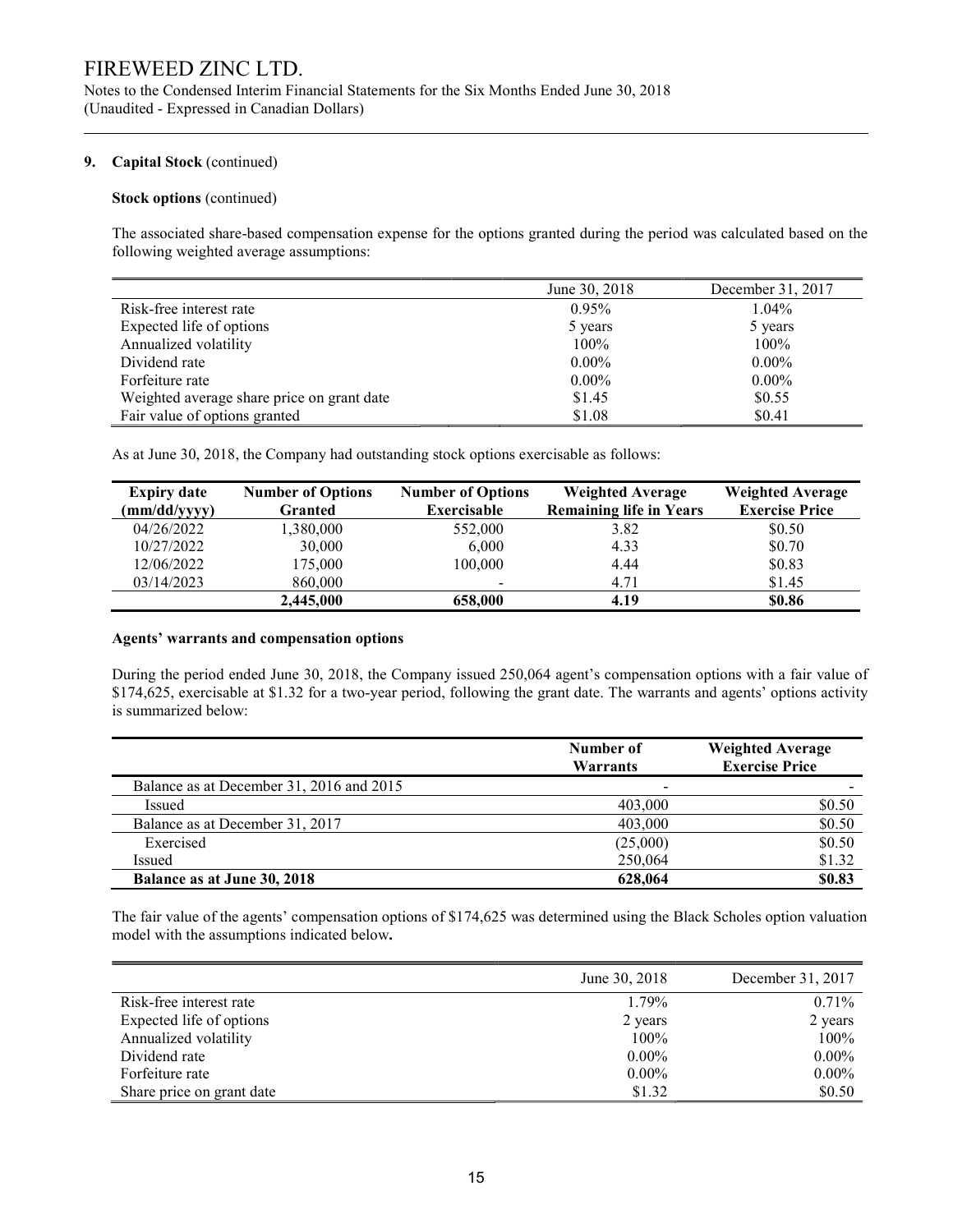Notes to the Condensed Interim Financial Statements for the Six Months Ended June 30, 2018 (Unaudited - Expressed in Canadian Dollars)

## 9. Capital Stock (continued)

### Agents' warrants and compensation options (continued)

The entire amount of the compensation options was recorded directly to warrants reserve on the statement of financial position.

### 10. Related Party Transactions

Related party transactions mainly include management and consulting fees, director and committee fees as well as sharebased compensation. The related parties are mainly represented by the key management personnel, which include those persons having authority and responsibility for planning, directing and controlling the activities of the Company as a whole. The Company has determined that key management personnel consist of executive and non-executive members of the Company's Board of Directors and corporate officers. Related parties also include companies, controlled by officers and/or directors.

The renumeration to directors and key management personnel during the six months ended June 30, 2018 and 2017 was as follows:

|                                | Six months ended     | Six months ended     |
|--------------------------------|----------------------|----------------------|
| Nature of the transaction      | <b>June 30, 2018</b> | <b>June 30, 2017</b> |
| Director and committee fees    | 85,000               |                      |
| Investor relations             | 32,500               |                      |
| Management and consulting fees | 122,245              | 57,500               |
| Share-based compensation       | 225,010              | -                    |
|                                | 464,755              | 57,500               |

The compensation to related parties during the six months ended June 30, 2018 totalled \$464,755 (June 30, 2017 - \$57,500), which comprised of \$61,959 (2017 - \$29,275) expensed to consulting fees, \$60,286 (June 30, 2017 - \$27,525) capitalized to exploration and evaluation assets, \$225,010 (June 30, 2017 - \$nil) of vested share-based compensation, \$32,500 (June 30, 2017 - \$nil) expensed to investor relations and \$85,000 of director and committee fees (June 30, 2017 - \$nil).

As at June 30, 2018, \$104,203 (December 31, 2017 - \$120,557) were owing to directors and key management personnel. These payables are unsecured, non-interest bearing and are expected to be repaid under normal trade terms.

### 11. Segmented information

 The Company operates in one reportable segment, being the acquisition, exploration and development of mineral projects. All of the Company's operations are within the mineral exploration sector in Canada.

### 12. Capital management

The Company manages its capital structure and makes adjustments to it, based on the funds available to the Company, in order to support the acquisition, exploration and development of exploration and evaluation assets. In the management of capital, the Company includes components of shareholders' equity. The Board of Directors does not establish quantitative return on capital criteria for management, but rather relies on the expertise of the Company's management to sustain future development of the business. The properties in which the Company currently has an interest are in the exploration stage; as such the Company is dependent on external financing to fund activities. In order to carry out planned exploration and pay for administrative costs, the Company will spend its existing working capital and raise additional funds as needed. The Company will continue to assess new properties and seek to acquire an interest in additional properties if it feels there is sufficient geologic or economic potential and if it has or feels it can raise adequate financial resources to do so. The Company is not subject to any externally imposed capital requirements and there were no changes to management's approach to capital manager during the period ended June 30, 2018.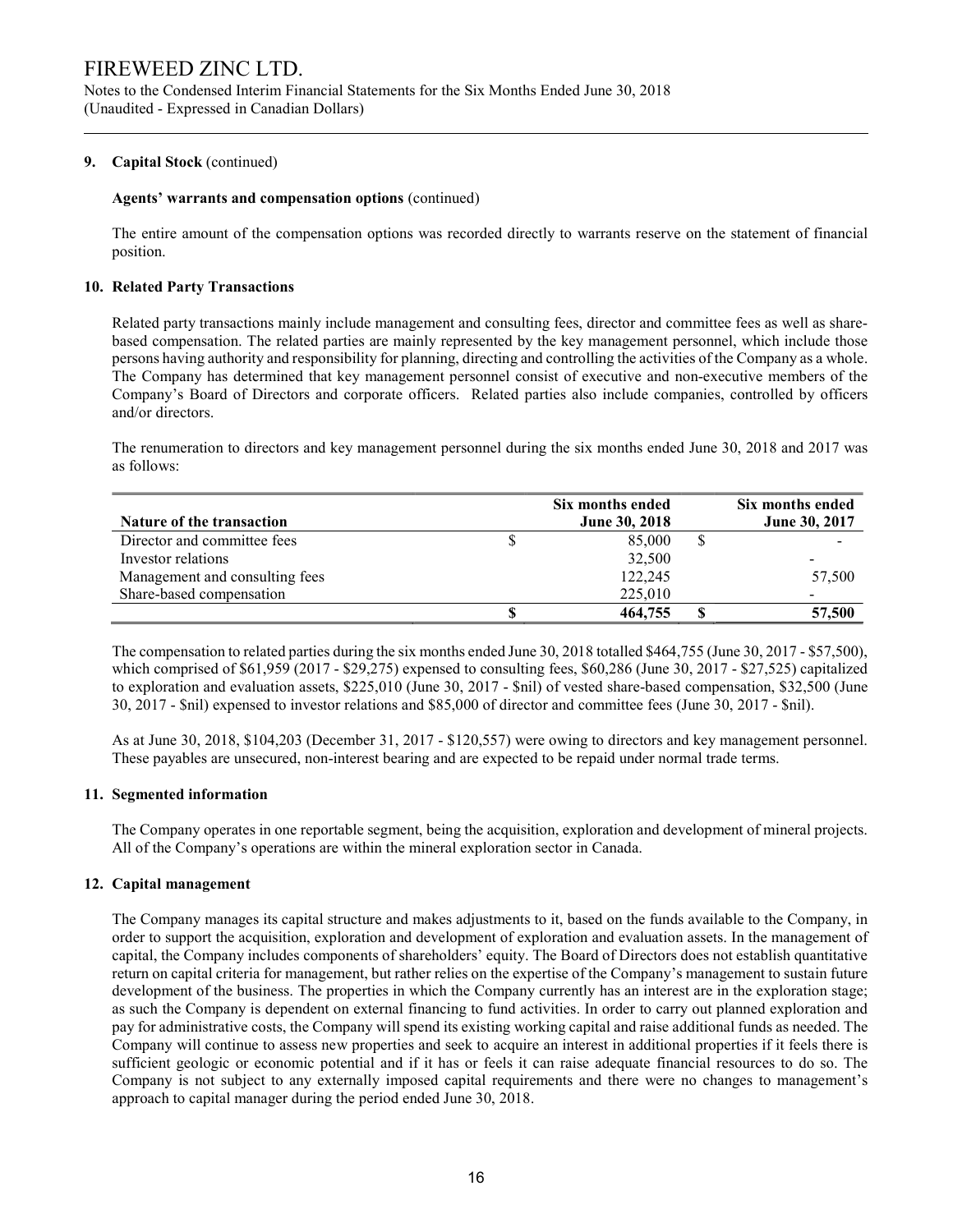Notes to the Condensed Interim Financial Statements for the Six Months Ended June 30, 2018 (Unaudited - Expressed in Canadian Dollars)

# 13. Financial Instruments

Financial instruments measured at fair value are classified into one of three levels in the fair value hierarchy according to the relative reliability of the inputs used to estimate the fair values. The three levels of the fair value hierarchy are:

Level 1 – Unadjusted quoted prices in active markets for identical assets or liabilities;

Level 2 – Inputs other than quoted prices that are observable for the asset or liability either directly or indirectly; and Level 3 – Inputs that are not based on observable market data.

The fair value of the Company's receivables, and accounts payable and accrued liabilities approximate carrying value, which is the amount recorded on the statements of financial position. The fair value of the Company's other financial instruments, cash, under the fair value hierarchy are based on level 1 quoted prices in active markets for identical assets and liabilities. The carrying value of lease liability approximates fair value as there has not been any significant changes in interest rates since initial recognition.

The Company's risk exposures and the impact on the Company's financial instruments are summarized below:

## Credit risk

Credit risk is the risk of loss associated with a counterparty's inability to fulfill its payment obligations. Receivables consist of GST recoverable amounts from the Federal Government of Canada. The Company believes its exposure to credit risk is equal to the carrying value of this balance. The Company has exposure to credit risk with respect to its cash as it places most of its cash in one financial institution in Canada. The Company believes its exposure is limited as it banks with a large Canadian institution.

## Liquidity risk

The Company's approach to managing liquidity risk is to ensure that it will have sufficient liquidity to meet liabilities when due. As at June 30, 2018, the Company had a cash balance of \$8,665,068 to settle current liabilities of \$1,165,054. The Company believes it has sufficient funds to meet its current liabilities as they become due.

The Company is dependent on obtaining regular financings in order to continue as a going concern. Despite previous success in acquiring these financings, there is no guarantee of obtaining future financings.

## Interest rate risk

The interest rate risk is the risk that the fair value or future cash flows of a financial instrument will fluctuate because of changes in market interest rates. As at June 30, 2018, the Company no longer has interest bearing cash balances and obligations (Note 6).

### Price risk

The Company is exposed to price risk with respect to commodity and equity prices. Equity price risk is defined as the potential adverse impact on the Company's earnings due to movements in individual equity prices or general movements in the level of the stock market. Commodity price risk is defined as the potential adverse impact on profit or loss and economic value due to commodity price movements and volatilities. The Company closely monitors commodity prices of resources, individual equity movements, and the stock market to determine the appropriate course of action to be taken by the Company.

### Foreign currency risk

The Company operates predominately in Canada and is not exposed to any significant foreign currency risk.